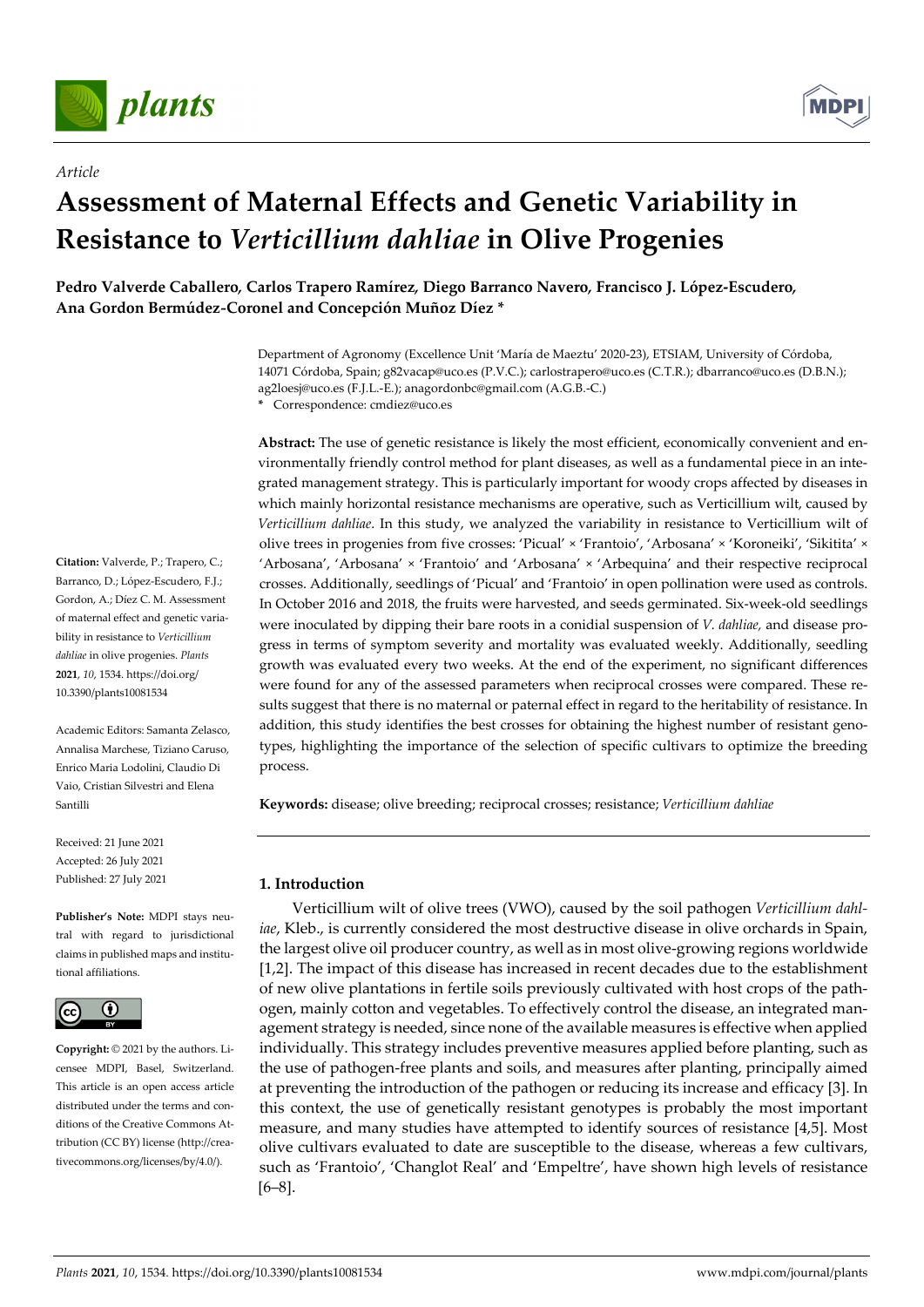Using the most resistant cultivars mentioned above as genitors, several studies have focused on evaluating the level of this character in progenies coming from different crosses. Root-dipping inoculation of young seedlings has proven to be the most reliable method for the identification of resistance [9]. Interestingly, there has been wide variability in the level of resistance in the progenies, even finding resistant genotypes in progenies from crosses in which both genitors were susceptible [10,11]. However, the resistance level of the genitors defined the percentage of resistant genotypes within each progeny; therefore, the most resistant parents generated the highest percentage of resistant seedlings. Trapero et al. (2015) [11] evaluated the resistance to VWO in a large progeny of 'Frantoio' × 'Picual' and its reciprocal crossing ('Picual' × 'Frantoio') and discussed that there could be differences in the percentage of resistant individuals depending on the direction of the cross, pointing out the involvement of some form of asymmetrical inheritance.

Different genetic phenomena can participate in the asymmetrical inheritance of an agronomic trait: maternal effect and cytoplasmic inheritance. The maternal effect has been defined as the causal influence of the maternal genotype or phenotype on the offspring phenotype, while cytoplasmic inheritance is organelle inheritance via the egg [12]. Following this rule of thumb, the maternal effect has been related to different traits in several plant species, such as drought tolerance or root weight in sweet potato [13,14], seedling vigor in maize [15] or tuber yield in potato [16].

On the other hand, three classes of maternal effects have been identified: cytoplasmic genetic, endosperm nuclear and maternal phenotypic effects. Several studies have shown that variation in seed, seedling and adult traits caused by maternal effects can have important consequences on the seedling response to different treatments [17,18].

There are several mechanisms involved in the asymmetrical heritability of different agronomic traits in sexual reproduction. For example, imprinting (a type of parent-oforigin effect) is an epigenetic phenomenon where one allele is expressed over the other depending on the sex of the parent that contributed the allele [19]. Imprinting is common in flowering plants and has been mostly related to endosperm tissue, although other authors have found one imprinted gene (maternally expressed in the embryo 1 gene) in both embryo and endosperm [20].

Furthermore, only maternal transcript sequences were detected in both progenies resulting from reciprocal crosses, which were correlated with differential allelic methylation [21]. Examples of imprinting are the irregular distribution of anthocyanin in the aleurone layer of maize endosperm [22] and the control of the germination process in *Arabidopsis* seeds [23]. However, no relationship has been established between imprinting and disease resistance in plants thus far.

To the best of our knowledge, no information regarding maternal or paternal effects has been published specifically in olive crops, and only a few studies in other plant species have been conducted. Among the latter, we can find cases of resistance to southern corn blight (*Cochliobolus heterostrophus*) and yellow corn blight (*Mycosphaerella zeae-maydis*) in maize (*Zea mays*), both associated with maternally inherited T male-sterile cytoplasm [24]. Additionally, the inheritance of resistance to anthracnose, a disease caused by the fungal pathogen *Colletotrichum dematium*, was determined largely by a nonnuclear, additive paternal effect in *Ipomoea purpurea* [25]. Furthermore, a study to develop rice cultivars resistant to bacterial blight (caused by *Xanthomonas oryzae* pv. oryzae) found that maternal contribution was important in controlling the virulence of this disease [26]. Interestingly, Vivas et al. [27] demonstrated that abiotic differences in the maternal environment affected both plant growth and resistance to *Fusarium circinatum* traits in the subsequent generation in *Pinus pinaster*. Conversely, maternal effects or cytoplasmic inheritance were less influential when ten bean parental lines (*Vicia faba* L.) were evaluated for their resistance to chocolate spot disease caused by *Botrytis fabae* [28]. Similar results were obtained when maternal and cytoplasmic effects were evaluated on northern corn leaf blight (caused by the heterothallic ascomycete *Setosphaeria turcica*), the most devastating leaf pathogen in maize [29].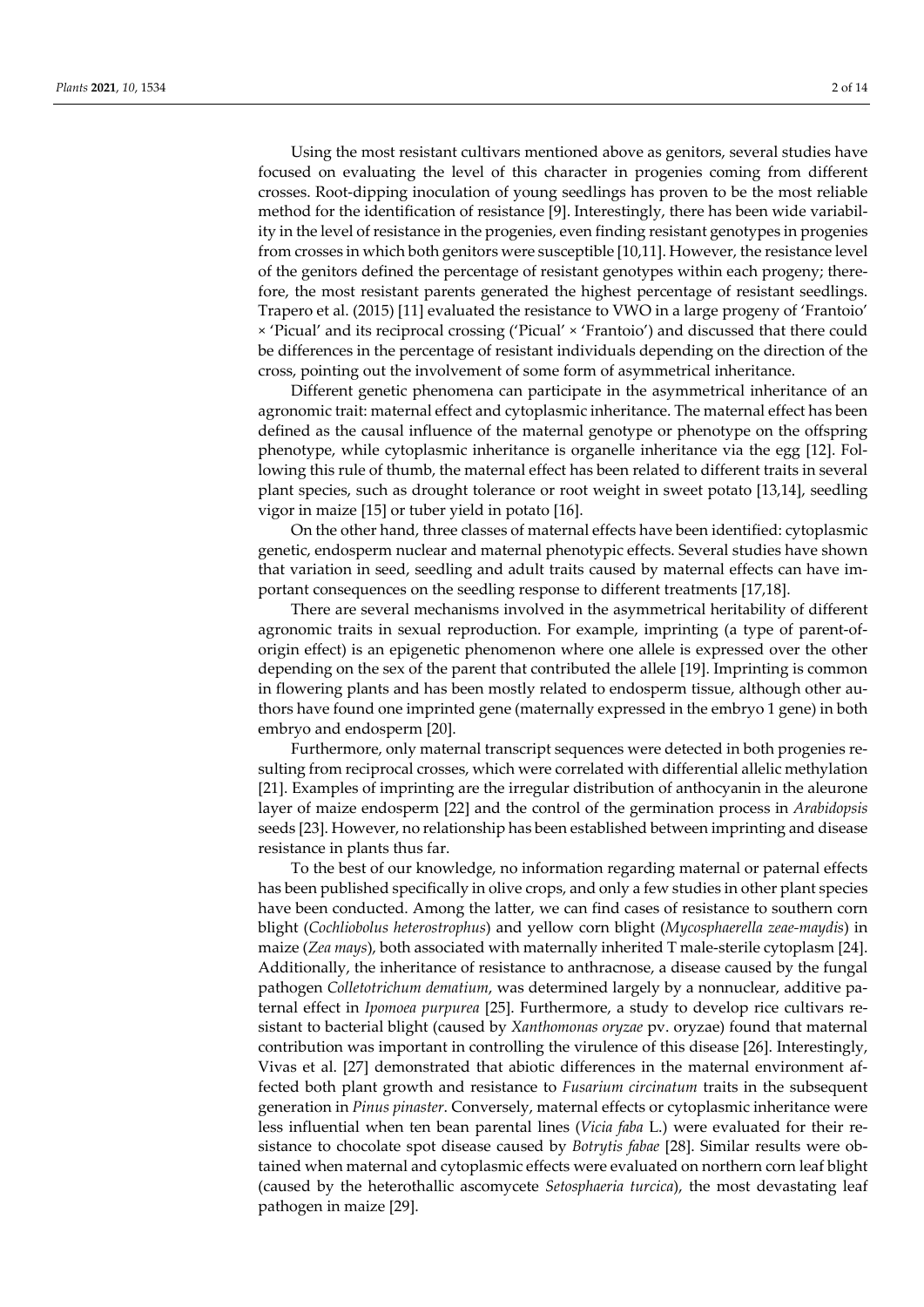Although studies of genetic resistance or susceptibility are crucial in devising a viable strategy for current breeding programs in plants, the evaluation of possible asymmetrical heritability on diseases has been scarce and inconsistent. The lack of full-diallel mating designs, which include reciprocal crosses, has limited the information regarding this particular field. In this context, the main goal of this study was to generate and evaluate large olive progenies from reciprocal crosses to (a) assess the existence of possible maternal or paternal effects on seed germination capacity and resistance to *Verticillium dahliae* and (b) explore the best genitor crosses with regard to offspring resistance and good germination to optimize the olive-breeding program process.

# **2. Results**

The genotypes from the crosses 'Arbosana' × 'Picual', 'Sikitita' × 'Frantoio' and their respective reciprocal pairs were eliminated from the experiments, as they were classified as incompatible crosses in paternity testing.

## *2.1. Seed Germination Rate*

One thousand nine hundred ninety-two seeds derived from twelve different crosses germinated in two years, 2016 and 2018. The average germination in the two years was 52.2%. The germination rate in 2016 significantly varied between crosses, being 29.8% for the crossing of 'Arbosana' × 'Sikitita' and 'Arbosana' × 'Arbequina' and 80.6% for 'Picual' in free pollination (Table 1). In 2018, germination ranged between 23.7% in 'Sikitita' × 'Arbosana' and 80.6% in 'Picual' under free pollination. There were no significant differences in germination rate between any of the reciprocal crosses in either year (Table 1).

| <b>Crosses</b>              | Seeds         | Germination <sup>1</sup><br>(%) |  |
|-----------------------------|---------------|---------------------------------|--|
| $_{\times}$ O               | $(n^{\circ})$ |                                 |  |
| 'Arbosana' × 'Koroneiki'    | 104           | 54.8 bcd                        |  |
| 'Koroneiki' × 'Arbosana'    | 104           | 56.7 bcd                        |  |
| 'Arbosana' × 'Frantoio'     | 104           | 68.3 cd                         |  |
| 'Frantoio' × 'Arbosana'     | 104           | 56.7 bcd                        |  |
| 'Picual' × 'Frantoio'       | 104           | 76.0 de                         |  |
| 'Frantoio' × 'Picual'       | 104           | 62.5 bcd                        |  |
| 'Arbosana' × 'Sikitita'     | 104           | 29.8a                           |  |
| 'Sikitita' × 'Arbosana'     | 104           | $42.3$ ab                       |  |
| 'Arbosana' × 'Arbequina'    | 104           | 29.8a                           |  |
| 'Arbequina' × 'Arbosana'    | 104           | 50.0 abc                        |  |
| 'Frantoio' open pollination | 52            | 55.8 bcd                        |  |
| 'Picual' open pollination   | 52            | $48.6$ ab                       |  |
| <b>Mean 2016</b>            | 1144          | 52.6                            |  |
| 'Picual' × 'Frantoio'       | 160           | 56.3 b                          |  |
| 'Frantoio' × 'Picual'       | 152           | 36.2 ab                         |  |
| 'Arbosana' × 'Sikitita'     | 206           | 39.3 ab                         |  |
| 'Sikitita' × 'Arbosana'     | 156           | 23.7a                           |  |
| 'Frantoio' open pollination | 81            | 72.8 bc                         |  |
| 'Picual' open pollination   | 93            | 80.6 c                          |  |
| <b>Mean 2018</b>            | 848           | 51.5                            |  |
| Total                       | 1992          | 52.2                            |  |

**Table 1.** Seed number and average germination rate (%) per reciprocal cross in the 2016 and 2018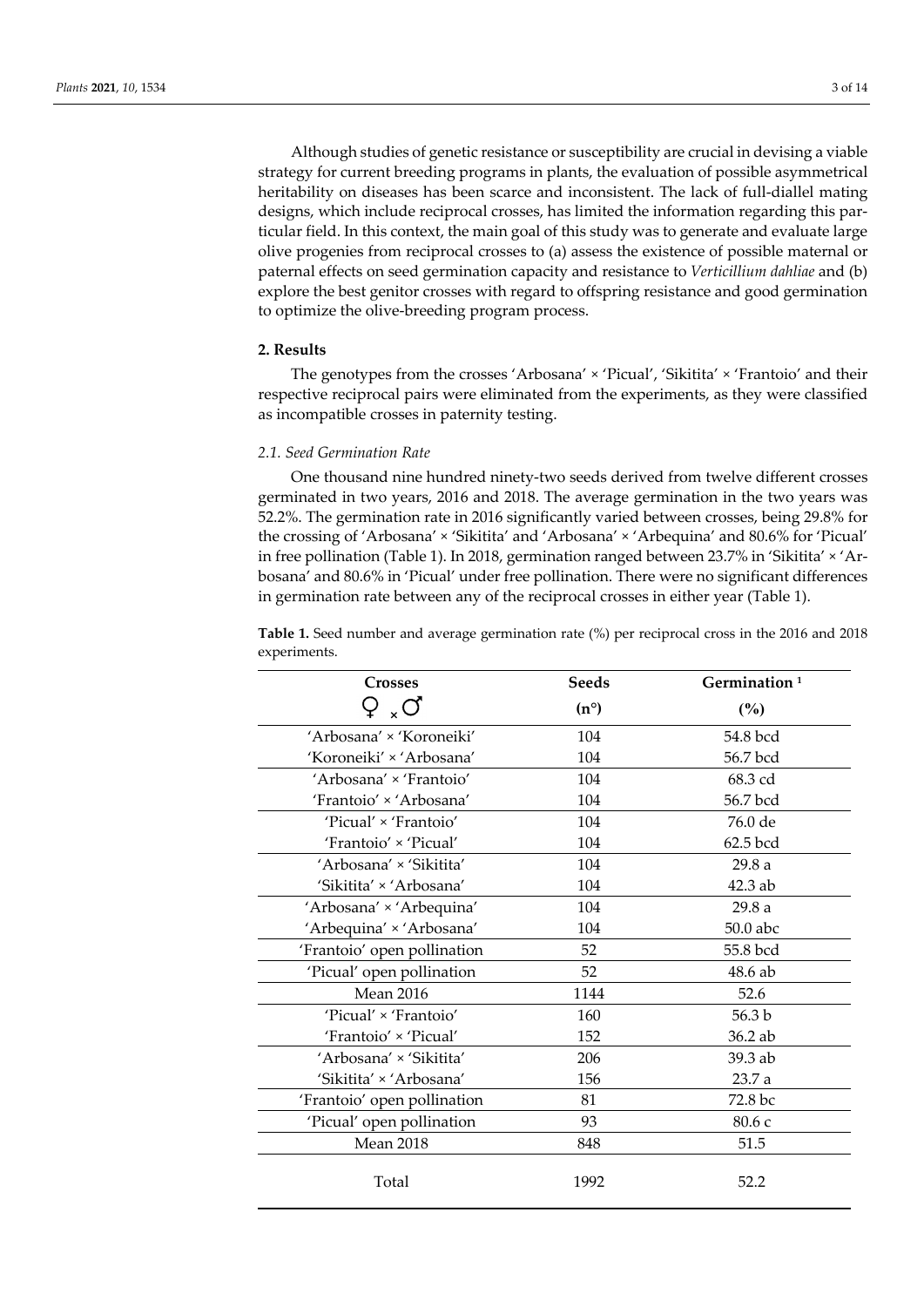<sup>1</sup> Germination values followed by the same letter are not significantly different according to a chisquare test ( $p = 0.05$ ).

#### *2.2. Symptom and Disease Parameters*

Approximately three months after germination, the seedlings were successfully infested by the pathogen by root dipping in a conidial suspension (Figure 1).



**Figure 1.** Olive genotypes growing in the climatic chamber: (**A**) Control plant without symptoms; and (**B)** typical observed symptoms (green defoliation) in an inoculated genotype during the evaluation.

Symptom onset was first observed the fourth week after inoculation and consisted of green defoliation, purple discoloration in leaves, yellowing, total or partial necrosis and lack of growth. We confirmed that these symptoms were caused by *Verticillium dahliae* by performing isolations in Petri dishes with PDA (potato dextrose agar) and verifying fungal growth in all isolations.

In 2016, the disease incidence (DI) of the seedlings ranged between 25% in the offspring of 'Frantoio' in open pollination and 62.5% in the offspring of 'Arbosana' × 'Arbequina', with the average DI in all crossings being 43.1% (Table 2). The value of the RAUDPC (relative area under the disease progress curve) varied between 10.4% in the offspring of 'Arbosana' × 'Koroneiki' and 38.1% in the offspring of 'Arbosana' × 'Arbequina' (Figure 2). Mortality (M) values also ranged between 2.9% in 'Arbosana' × 'Koroneiki' and 43.8% in the offspring of 'Arbosana' × 'Arbequina', with an average of 21.4% (Table 2). Disease parameters revealed high variability among progenies. However, no significant differences were found when we performed pairwise comparisons between reciprocal crosses according to their phytopathological variables. This fact was highlighted by the progress of disease severity; in Figure 3, it can be observed how the curves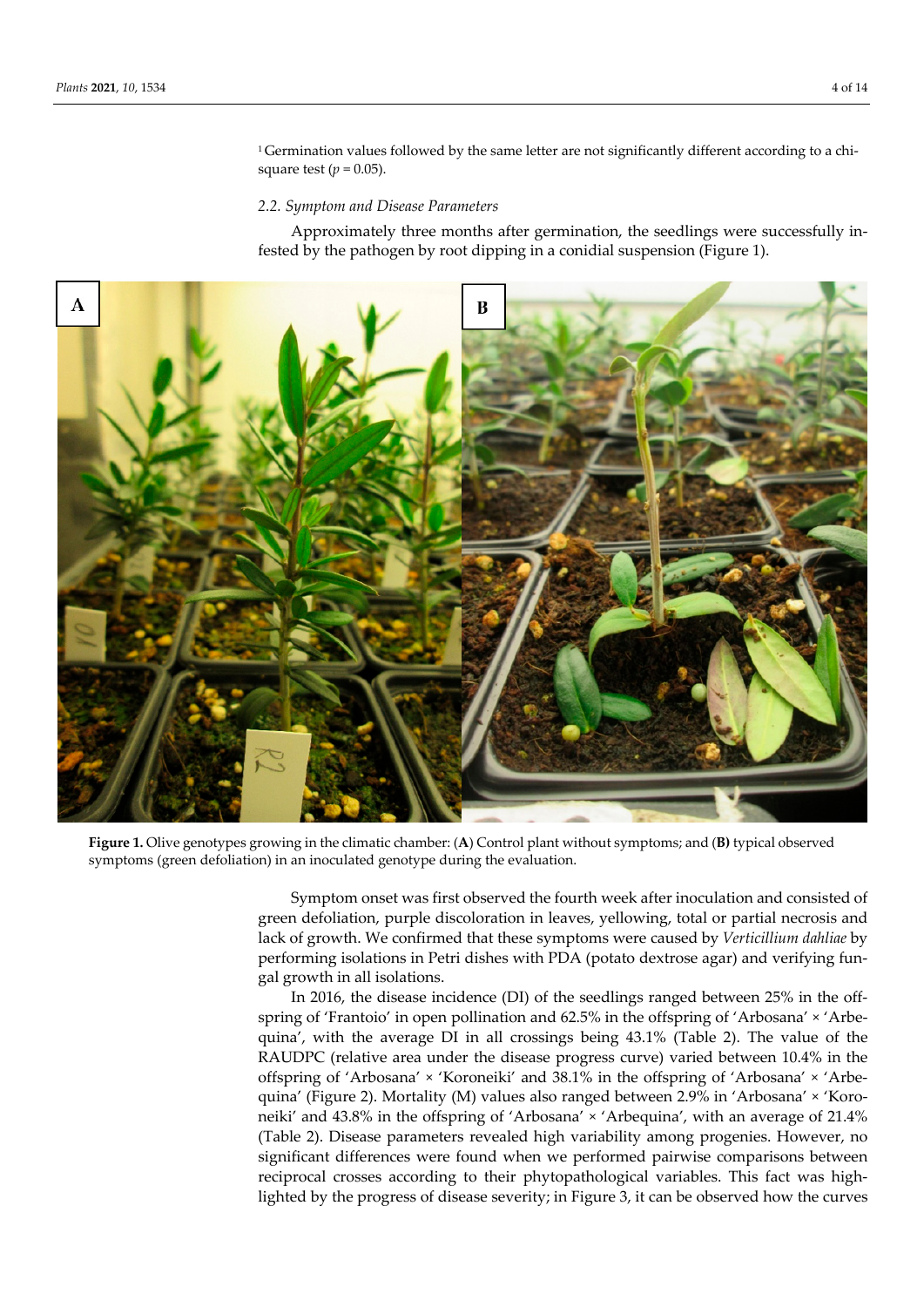belonging to the reciprocal crosses have the same slope and conclude almost at the same point. We only found clear significant differences when comparing the crosses 'Picual' and 'Frantoio' in open pollination, also with significant differences in RAUDPC and final severity (Table 2).

**Table 2.** Crosses, seedling number, main disease values and growth in the 2016 and 2018 experiments comparing between reciprocal crosses.

| Crosses <sup>1</sup>        | <b>Seedlings</b> | Disease In-<br>cidence <sup>2</sup> | Final<br>Severity <sup>3</sup> | RAUDPC <sup>3</sup> | Mortality <sup>2</sup> | Growth $3$ (cm) |         |
|-----------------------------|------------------|-------------------------------------|--------------------------------|---------------------|------------------------|-----------------|---------|
| $Q_{x}O$                    | (n)              | (%)                                 | (%)                            | (%)                 | (%)                    | Inoculated      | Control |
| 'Arbosana' × 'Koroneiki'    | 34               | 32.4                                | 19.1c                          | 10.4 <sub>d</sub>   | 2.9                    | 10.1 cd         | 20.6a   |
| 'Koroneiki' × 'Arbosana'    | 36               | 41.7                                | 23.6 bc                        | 14.4 cd             | 5.5                    | 9.8 d           | 18.0a   |
| 'Arbosana' × 'Frantoio'     | 40               | 35.0                                | 23.1 bc                        | 11.2 d              | 12.5                   | 11.4 bcd        | 18.4a   |
| 'Frantoio' × 'Arbosana'     | 36               | 47.2                                | 28.5 abc                       | 18.2 bcd            | 19.4                   | 12.5 abcd       | 19.0a   |
| 'Picual' × 'Frantoio'       | 42               | 35.7                                | 30.3 abc                       | $21.8$ abcd         | 26.2                   | 12.4 abcd       | 16.1a   |
| 'Frantoio' × 'Picual'       | 32               | 21.9                                | 18.7 c                         | 11.8 d              | 12.5                   | 13.9 abc        | 19.5a   |
| 'Arbosana' × 'Sikitita'     | 18               | 58.8                                | 44.1 ab                        | 30.1 abc            | 35.3                   | $16.0$ ab       | 18.0a   |
| 'Sikitita' × 'Arbosana'     | 26               | 50.0                                | 39.4 abc                       | 29.8 ab             | 34.6                   | 15.8 ab         | 19.1a   |
| 'Arbosana' x' Arbequina'    | 16               | 62.5                                | 49.3 a                         | 38.1 a              | 43.8                   | $15.3$ ab       | 16.4a   |
| 'Arbequina' × 'Arbosana'    | 34               | 61.8                                | 50.0a                          | 29.1 ab             | 35.3                   | 12.0 abcd       | 16.6a   |
| 'Frantoio' free pollination | 16               | 25.0                                | 15.62 с                        | 12.3 d              | 6.3                    | 16.2a           | 19.3 a  |
| 'Picual' free pollination   | 22               | 45.5                                | 37.5 abc                       | 30.1 ab             | 22.7                   | 14.0 abc        | 21.5a   |
| <b>Mean 2016</b>            | 352              | 43.1                                | 31.7                           | 21.4                | 21.4                   | 13.28           | 18.5    |
| 'Arbosana' × 'Sikitita'     | 36               | 66.7                                | 57.5a                          | 33.3a               | 44.4                   | 13.4 a          | 16.9a   |
| 'Sikitita' × 'Arbosana'     | 16               | 56.3                                | 52.5 ab                        | 34.4 a              | 50                     | 16.5a           | 16.6a   |
| 'Picual' × 'Frantoio'       | 36               | 44.4                                | 30.0 bc                        | 13.5 <sub>b</sub>   | 16.7                   | 12.3a           | 19.0a   |
| 'Frantoio' × 'Picual'       | 20               | 57.9                                | $50.0$ ab                      | 20.3 ab             | 31.6                   | 16.3a           | 19.8 a  |
| 'Frantoio' open pollination | 20               | 21.1                                | 17.5 с                         | 6.9 <sub>b</sub>    | 5.3                    | 14.4 a          | 16.4a   |
| 'Picual' free pollination   | 32               | 41.9                                | 30.0 bc                        | 14.4 b              | 12.9                   | 16.2a           | 16.2a   |
| <b>Mean 2018</b>            | 160              | 48.0                                | 39.6                           | 20.5                | 26.8                   | 14.85           | 17.5    |
| Total                       | 512              | 44.8                                | 34.3                           | 21.1                | 23.2                   | 13.8            | 18.1    |

<sup>1</sup>The experiment was repeated two times: in 2016 and 2018. In 2016, 12 crosses were evaluated, and in 2018, 6 crosses were evaluated. 2 Values from the pair of reciprocal crosses are not significantly different according to the chi-square test at *p* = 0.05. <sup>3</sup> Values followed by the same letter are not significantly different according to LSD testing at  $p = 0.05$ .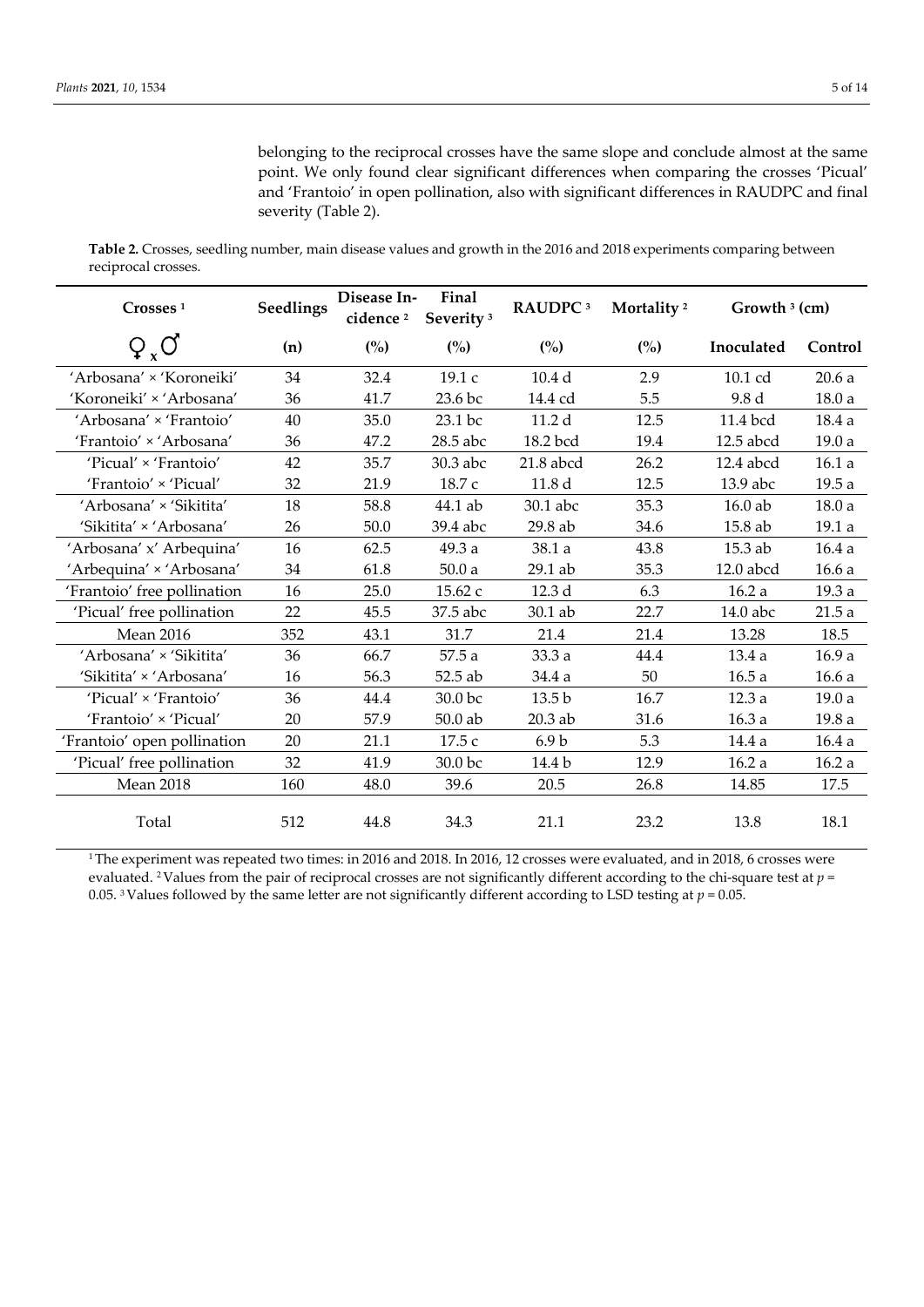

**Figure 2.** Frequency histogram of the relative area under the disease progress curve (RAUDPC) with their respective exponential tendency line of the reciprocal crosses tested in 2016.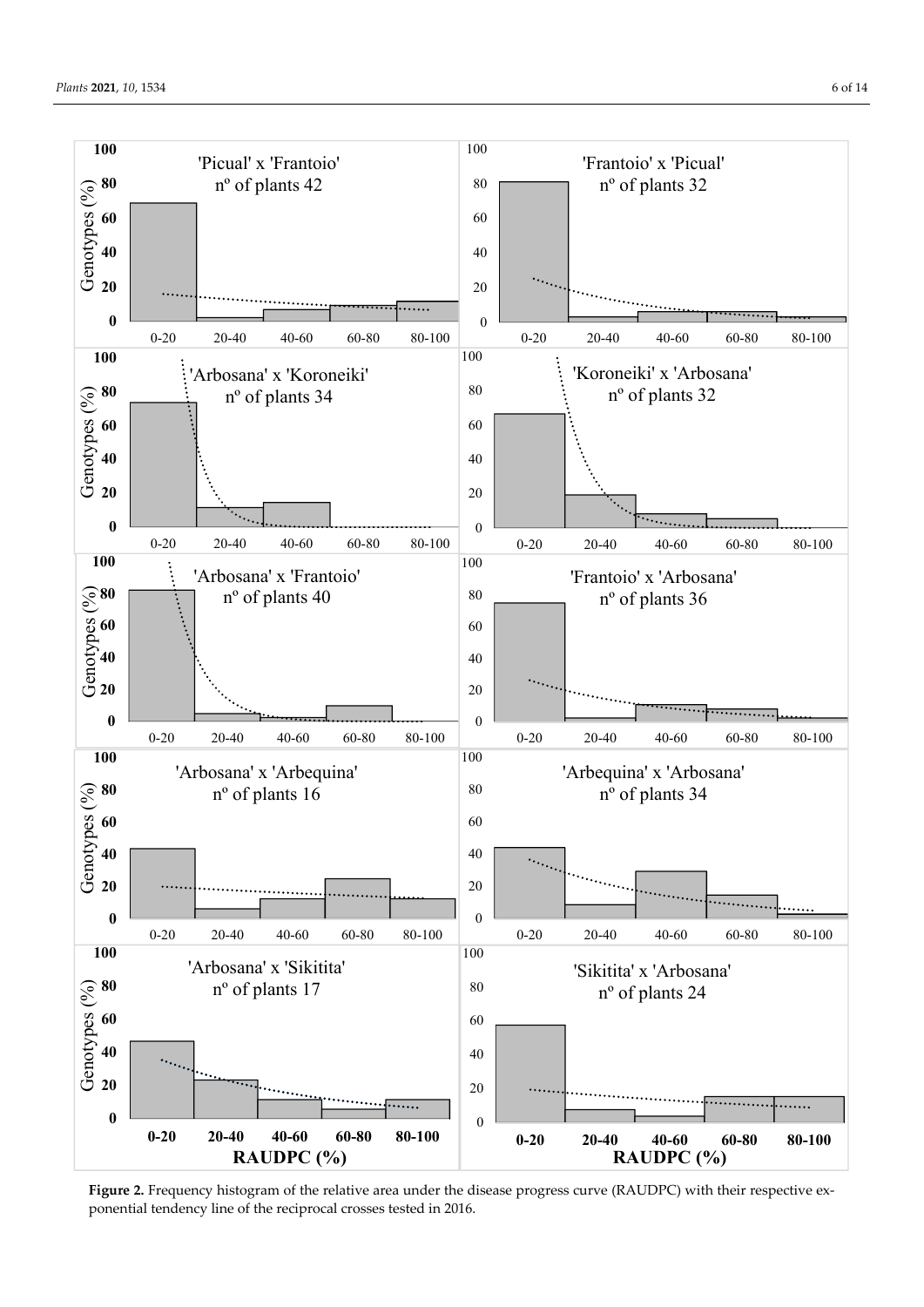

**Figure 3.** Disease severity over time in the reciprocal crosses conducted in 2016 and inoculated with *V. dahliae*.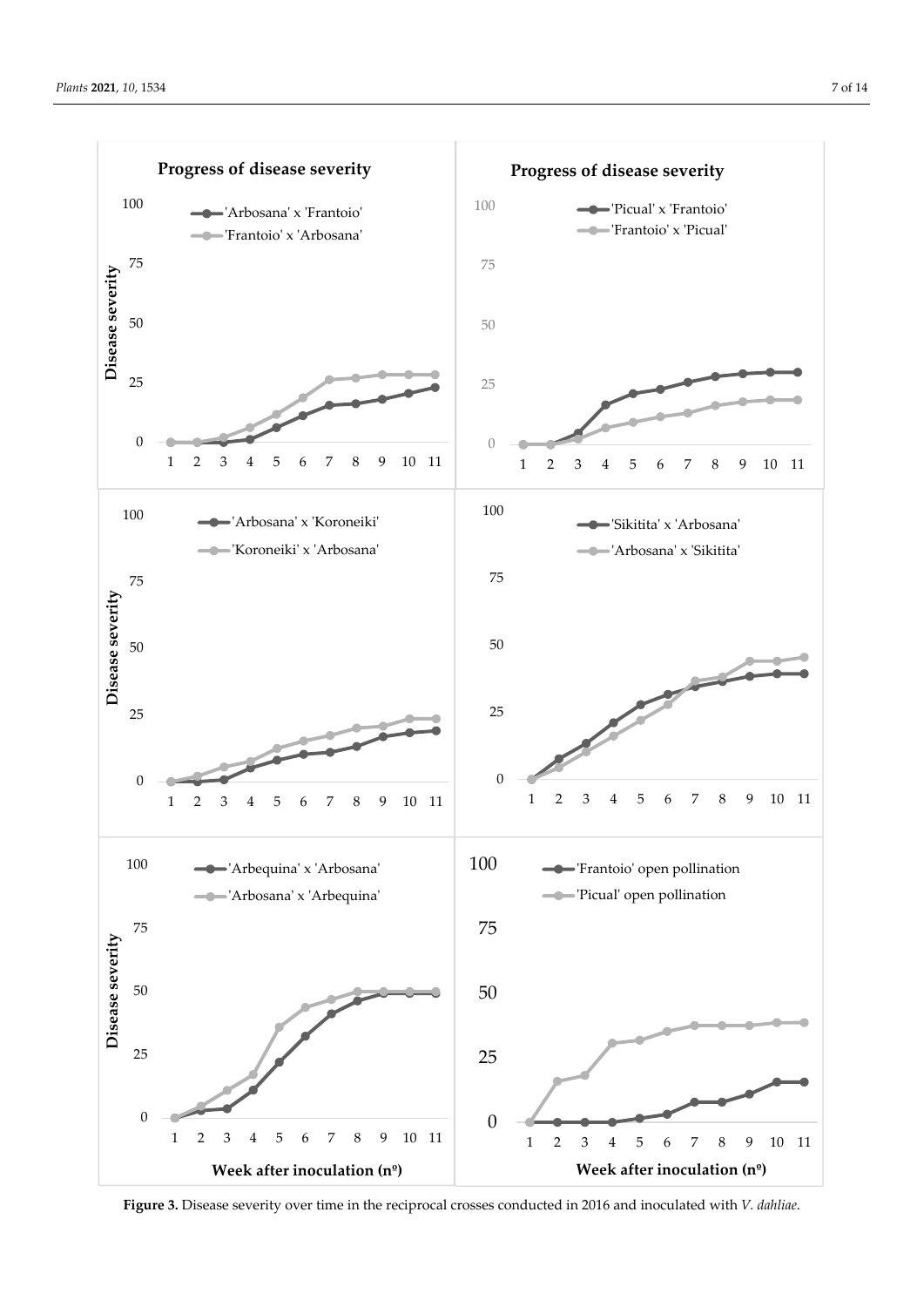The evaluation in 2018 was performed to confirm the patterns previously observed in reciprocal crossings involving different cultivars. The highest values in all evaluated parameters were obtained by 'Arbosana' × 'Sikitita', with the exception of mortality (M), in which the highest value was obtained by 'Sikitita' × 'Arbosana'. In contrast, 'Frantoio' in open pollination showed the lowest values for all evaluated parameters. Corroborating the results obtained in 2016, no significant differences in disease parameters were obtained when we performed a pairwise comparison between each reciprocal progeny.

## *2.3. Seedling Growth*

We found significant differences in growth increase (GI) when inoculated seedlings with no visible symptoms and noninoculated (control) seedlings were compared (Table 1). The average GI in nonaffected inoculated genotypes (no symptoms) ranged from 9.8 cm in the offspring of 'Koroneiki' × 'Arbosana' to 16.5 cm in 'Sikitita' × 'Arbosana', with clear significant differences between them. The increase in average growth in control plants did not show differences between reciprocal crosses.

#### *2.4. Germination Rate and Resistance Level among Progenies*

Since we found no significant differences between any of the reciprocal crosses attending to their phytopathological values, we merged both in a single unit (Table 3). Afterwards, we compared the germination rate and resistance level among the different crosses, taking advantage of the greater sample size of each cross.

| <b>Crosses</b>              | Incidence <sup>1</sup> | Final severity <sup>2</sup> | RAUDPC <sup>2</sup> | Mortality <sup>1</sup> | Germination <sup>1</sup> |
|-----------------------------|------------------------|-----------------------------|---------------------|------------------------|--------------------------|
| $Q_{x}O$                    | (%)                    | (%)                         | (%)                 | (%)                    | (%)                      |
| 'Frantoio' open pollination | 23.1 <sub>d</sub>      | 17.5 bcd                    | 6.3 <sub>b</sub>    | 7.7 bc                 | 55.8 abc                 |
| 'Arbosana' × 'Koroneiki'    | 37.1 bcd               | $22.5$ cd                   | 12.8 <sub>b</sub>   | 4.3c                   | 49.0 <sub>bc</sub>       |
| 'Koroneiki' × 'Arbosana'    |                        |                             |                     |                        |                          |
| 'Arbosana' × 'Frantoio'     | $40.8$ bcd             | $25.0$ cd                   | 14.5 <sub>b</sub>   | 15.8 <sub>bc</sub>     | 59.6 ab                  |
| 'Frantoio' × 'Arbosana'     |                        |                             |                     |                        |                          |
| 'Picual' × 'Frantoio'       | $29.8$ cd              | $25.0$ cd                   | 17.5 <sub>b</sub>   | $20.3$ ab              | 69.2a                    |
| 'Frantoio' × 'Picual'       |                        |                             |                     |                        |                          |
| 'Sikitita' × 'Arbosana'     |                        | $42.5$ ab                   | 29.4a               | 34.9a                  | $62.5$ ab                |
| 'Arbosana' × 'Sikitita'     | 53.5 ab                |                             |                     |                        |                          |
| 'Picual' open pollination   | 43.4 abc               | 37.5 abc                    | 32.3a               | $21.7$ ab              | 48.6 bc                  |
| 'Arbequina' × Arbosana      | 62.0a                  | 50.0a                       | 33.1a               | 38.0a                  | 36.1c                    |
| 'Arbosana' × 'Arbequina'    |                        |                             |                     |                        |                          |

**Table 3.** Average germination and disease values for the progeny of each pair of reciprocal crosses inoculated with *V. dahliae*.

<sup>1</sup> Values from the pair of reciprocal crosses are not significantly different according to the chi-square test at  $p = 0.05$ . <sup>2</sup> Values followed by the same letter are not significantly different according to LSD testing at  $p = 0.05$ .

> The results confirmed the high variability among olive crossings in all study variables. Regarding germination, the genotypes coming from the crosses with 'Arbosana' and 'Arbequina' showed the lowest value (36.1%). On the other hand, the crosses with 'Picual' and 'Frantoio' had the best germination values (69.2%) (Table 3).

> Regarding the resistance to Verticillium wilt, we observed two groups: first, the crosses involving the resistant cultivars 'Koroneiki' and 'Frantoio', which gave rise to the highest percentage of resistant offspring in terms of DI, M and RAUDPC; and second, the crosses that only had 'Arbosana', 'Sikitita' and 'Picual' as genitors, which generated a larger number of susceptible offspring. For example, the cross with the lowest mortality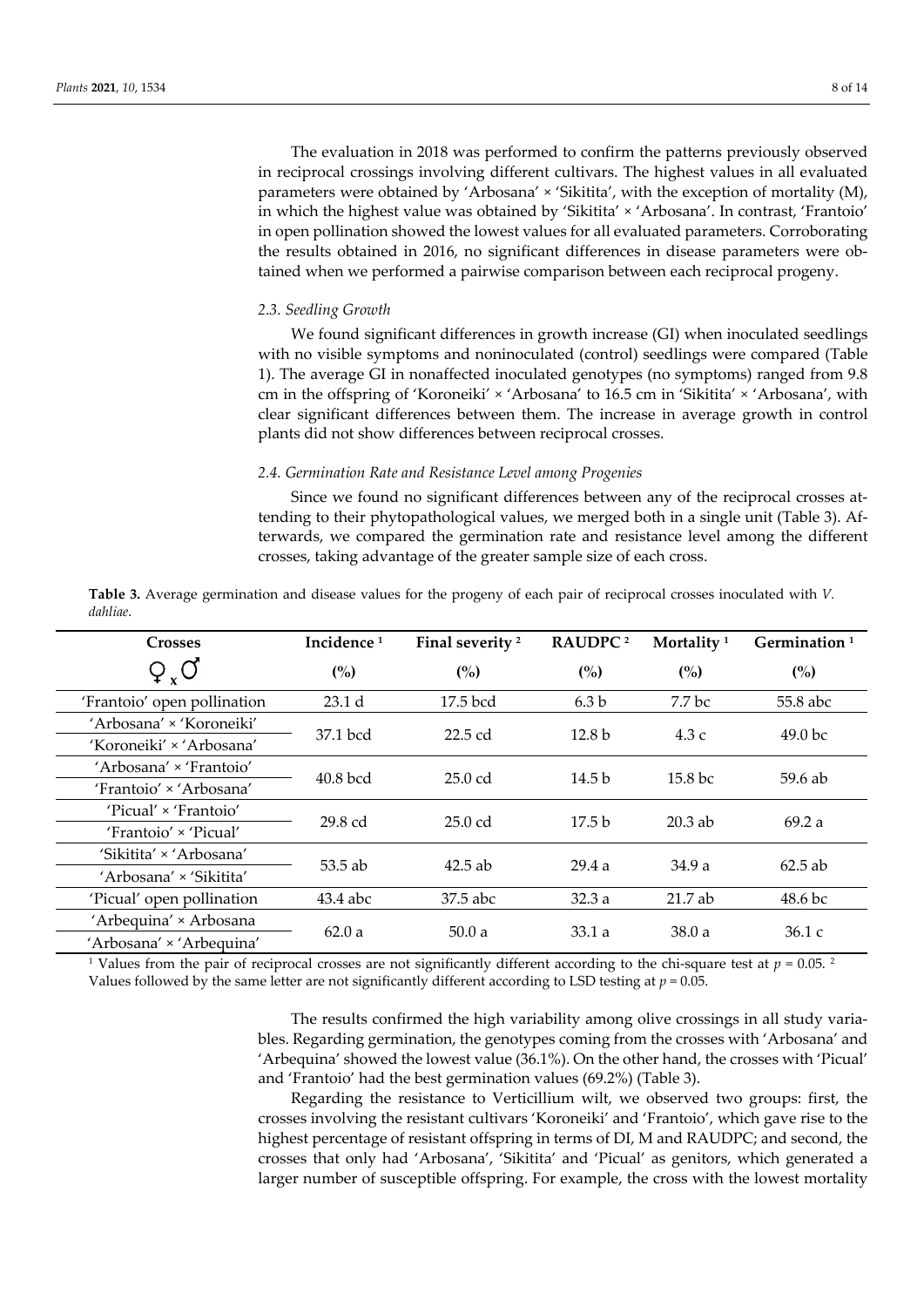value (4.3%) was 'Arbosana' and 'Koroneiki', whereas those reciprocal crosses of 'Arbosana' and 'Arbequina' showed the highest values of DI (62%), final disease severity (50%), M (38%) and RAUDPC (33.1%).

#### **3. Discussion**

In recent decades, olive cultivation has undergone dramatic changes, mainly due to the intensification of plantation systems and the incorporation of irrigation. In many cases, new olive orchards have occupied fertile lands in river valleys previously cultivated with other species [30]. Some of these species, particularly cotton and vegetables, are hosts of *V. dahliae;* therefore, soils are heavily infested with this pathogen [8]. This situation has given rise to an unprecedented incidence of Verticillium Wilt of Olive trees (VWO) that has been aggravated since no resistant cultivars are available for its control. Thus, since 2008, studies have focused on finding new olive cultivars resistant to VWO and have adapted to intensive plantation systems [31].

The first step in a breeding program is the selection of genitors that could confer valuable traits to their offspring. In olive trees, out of more than 250 evaluated cultivars [7,8], only the cultivars 'Frantoio', 'Empeltre' and 'Changlot Real' showed wide and solid resistance to VWO, but none of them presented low vigor and an adequate architecture adapted to mechanical harvesting [1]. In addition, how and in what proportion these resistant cultivars are able to transfer resistance to their offspring is not well known. Indeed, it is worth mentioning the wide variability of the resistance level in offspring, even finding resistant genotypes in olive progenies from crosses in which both genitors were susceptible [10,11,32].

The maternal effect has been studied in several crops and for diverse agronomic characteristics. It can constitute a valuable tool in a breeding program to select the most favorable parents so that the character to be improved is present in the greatest possible amount in the offspring [18,28]. One of the most direct quantitative methods to determine if there is a maternal effect in the inheritance of a given trait is using reciprocal crosses. This effect can be dependent on the evaluated trait. For example, Liu et al. [33] demonstrated in *Pyrus* that the inheritance success of some characteristics depends on the cultivar used as a male or female genitor.

The identification of a possible maternal effect on the inheritance of resistance to VWO was the main goal of this study along with the identification of the most effective crosses generating seedlings resistant to this disease. There is little available information on the maternal effect on agronomic characteristics associated with olive trees, and particularly, information on olive diseases is very scarce. Trapero et al. [11] presented data where a tendency toward a higher proportion of resistant plants in the progeny from the cross 'Frantoio' × 'Picual' than that from 'Picual' × 'Frantoio' was observed. This study could suggest that when using a resistant cultivar such as a mother, the progeny will be more resistant than in the contrary case. However, in the present study, all phytopathological parameters evaluated indicate that both genitors contribute equally to their offspring resistance to *Verticillium* wilt. The mentioned 'Frantoio' × 'Picual' and 'Picual' × 'Frantoio' reciprocal crosses, as well as others, were inoculated and analyzed. These results ease the breeding process since the availability of pollen from a certain cultivar to perform directed crosses is not always guaranteed. This low availability of pollen to use in crosses can be due to the prevalence of some cultivars, among others, low pollen production [34] or variability in flowering time [35].

In this study, we assessed a large number of progenies to determine the germination rate of seedlings and their response to infections caused by *V. dahliae* after inoculation under artificial conditions. For these two traits, we found high variability in the individuals of the progenies of the different crosses, but we did not find significant differences when we compared the results in the pairs of each reciprocal cross. In *Arabidopsis*, in contrast, reciprocal crosses have shown that imprinting plays a role in regulating germination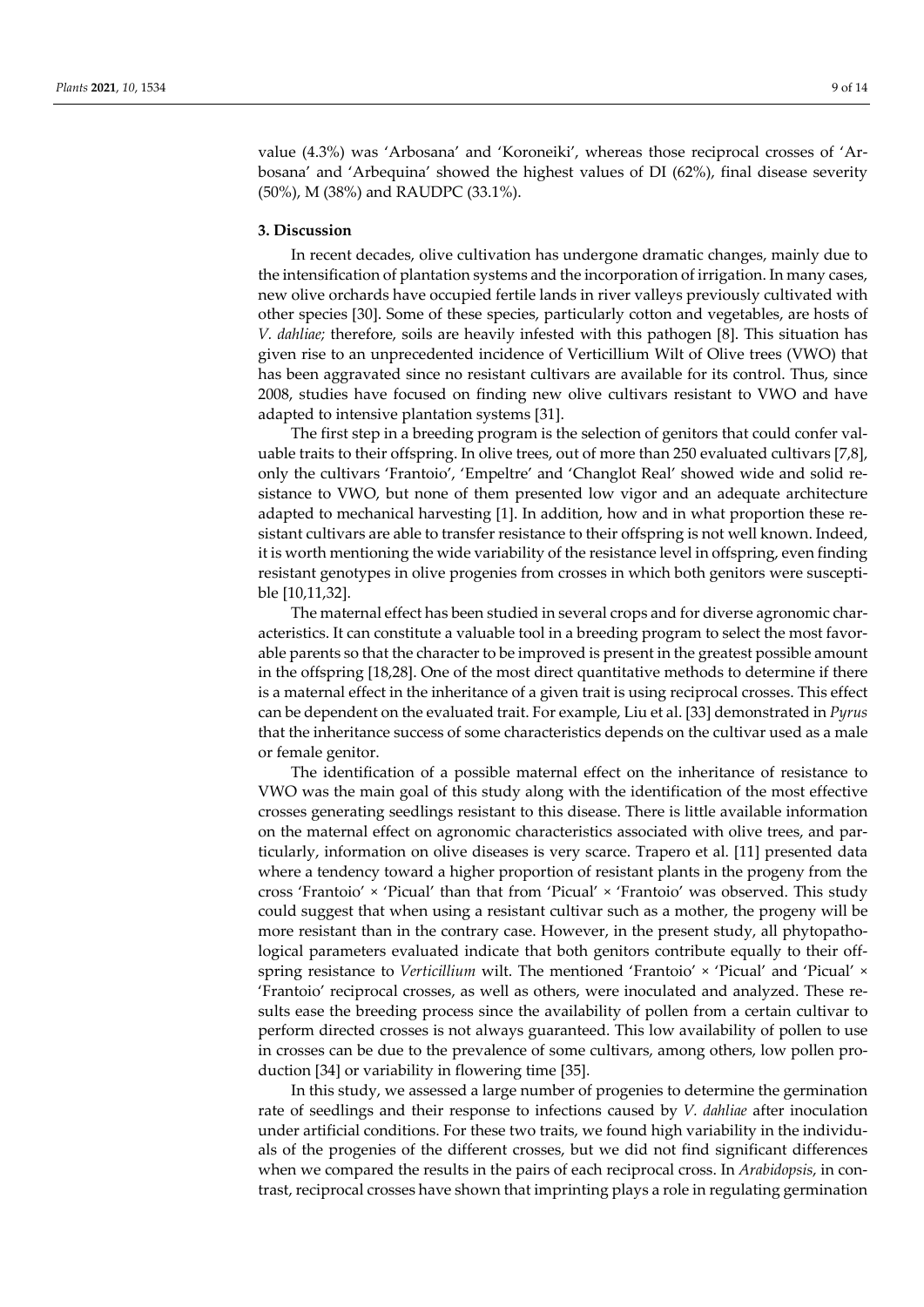processes and that preferential maternal allelic expression can implement maternal inheritance of seed dormancy levels [23]. In addition, maternal small interfering RNAs that induce RNA-directed DNA methylation are also involved in *Arabidopsis* seed development [36].

Once we discarded the existence of the maternal effect, this study focused on selecting the crosses that maximize the percentage of seedlings resistant to *Verticillium* wilt. Interestingly, one of the demonstrated results from our study was the wide variability in the resistance level of the offspring, which is consistent with previous studies [10,11,32]. In an olive-breeding program, two strategies can be followed. The first is to evaluate in controlled conditions the resistance of a large number of seedlings by artificial inoculations in the first breeding program step, when they have 6 weeks, and then evaluate the agronomic characteristics under field conditions. Following this strategy, resistant genotypes are always found. The second alternative strategy is to select genotypes with good agronomic characteristics under field conditions, perform clonal propagation, and then evaluate their resistance by artificial inoculations and evaluations in infested fields [10,32]. In this last case, as already mentioned, it must be taken into account that the possibility of finding disease-resistant genotypes within these available genotypes of agronomic interest could be low.

In addition, it has been found that some genitors are not very suitable to be included in a breeding program for VWO resistance due to the low resistance level to *Verticillium dahliae* of their progeny, such as 'Arbosana' and 'Arbequina' reciprocal crosses. Furthermore, both cultivars have good agronomic characteristics and are suitable for superhighdensity plantation systems [30]. Both characteristics make it necessary, when using these parents, to evaluate a larger number of seedlings to discard and make strict selections with the best genotypes.

According to this study, 'Frantoio' in open pollination and the reciprocal crosses coming from 'Arbosana' and 'Koroneiki' and 'Arbosana' and 'Frantoio' are some of the best crosses to obtain new resistant cultivars. Some of these cultivars have been previously reported to generate a higher proportion of resistant offspring than other cultivars [10,11]. To completely discard the lack of maternal effect in the inheritance of VWO resistance, it would be interesting to evaluate a similar set of progenies under field conditions and increase the number of crosses evaluated.

## **4. Materials and Methods**

#### *4.1. Plant Material*

Six olive cultivars were selected as genitors for directed crosses due to their positive agronomical traits and commercial importance [1]. For instance, 'Arbequina', 'Arbosana' and 'Sikitita' are widely used in superhigh-density olive orchards due to their productivity and low vigor, while 'Koroneiki' is highly appreciated because of its oil quality and relatively low vigor [37]. Moreover, these selected cultivars have been previously classified as resistant ('Frantoio'), moderately susceptible ('Arbequina', 'Arbosana' and 'Koroneiki') and susceptible ('Picual') to infections caused by *V. dahliae* according to previous evaluations conducted under controlled [7,38,39] and field conditions [8].

Directed crosses of these olive cultivars were performed in the spring of 2016 and 2018 in trees of the World Olive Germplasm Bank of Cordoba-UCO Collection [40]. In 2016, we performed seven reciprocal crosses resulting from crossing in both directions 'Arbosana' × 'Koroneiki', 'Arbosana' × 'Frantoio', 'Arbosana' × 'Picual', 'Arbosana' × 'Sikitita', 'Arbosana' × 'Arbequina', 'Picual' × 'Frantoio' and 'Sikitita' × 'Frantoio' (Table 2). In addition, the offspring of 'Picual' and 'Frantoio' in open pollination were included because they represented the widest range of variability coming from a susceptible and a resistant cultivar. They have also been evaluated in previous studies, as well as the crossing 'Frantoio' × 'Picual' and its reciprocal [11]. In 2018, we conducted the crosses 'Arbosana' × 'Sikitita', 'Picual' × 'Frantoio' and their reciprocals, along with 'Frantoio' and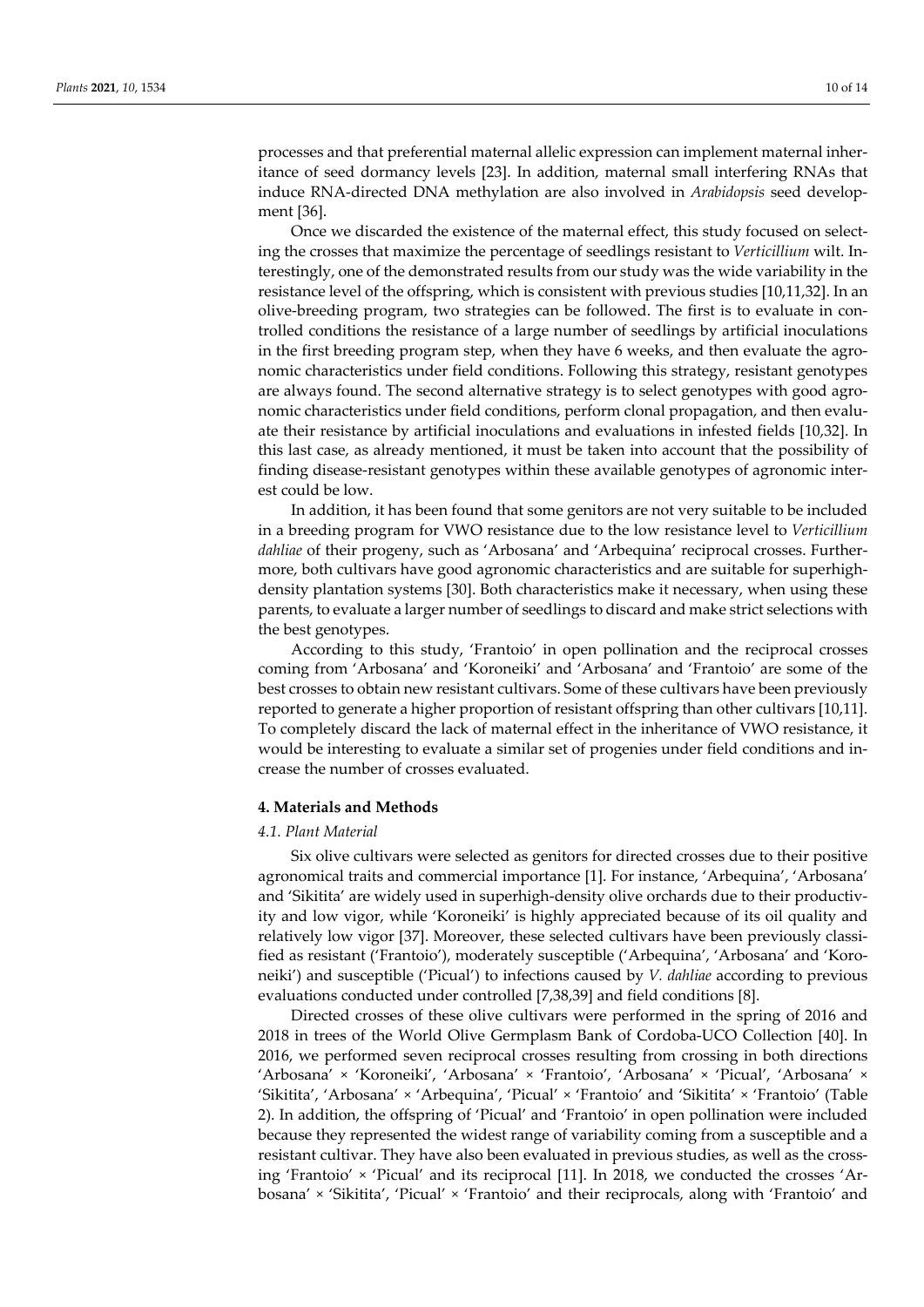'Picual' in open pollination, with a higher number of genotypes to confirm the results obtained in 2016 (Table 2).

Directed crosses between cultivars and the germination of their offspring were performed according to Rallo et al.[31] by applying male pollen to female bagged branches [41]. Naked seeds from the resulting fruits, harvested in October 2016 and 2018, were stratified in cell trays filled with a mix of blond peat moss (40%), coconut fiber (30%), substratum (15%), and perlite (15%) at 13 to 14  $^{\circ}$ C and a relative humidity (RH) of 95% under dark conditions in a climatic chamber. A total of 1992 seeds were sown, sowing between 52 and 206 seeds per cross depending on the availability of seeds (Table 1).

After 30 days, we changed the parameters of the climatic chamber to 24  $^{\circ}$ C, 70% RH and continuous light for 5 weeks. The percentage of germinated plants of each cross was calculated by counting the plants with fully expanded cotyledons five weeks after sowing (Table 1). When genotypes had between 3 or 4 pairs of true leaves, they were ready to be inoculated.

To verify that the crosses were not contaminated with alien pollen, microsatellite (SSR)-based paternity tests were performed to confirm the genitors of each progeny. To do so, we extracted DNA from the leaves of 10 plants per cross, and their SSR profiles were amplified and compared with those of their putative genitors according to the protocol established by Diaz et al. [42].

#### *4.2. Fungal Material and Plant Inoculation*

The V117 isolate, a defoliating pathotype of *Verticillium dahliae* from cotton, was used as a fungal material to inoculate the seedlings. This isolate belongs to the mycology library of the Agroforestry Pathology Unit of the Department of Agronomy of the University of Córdoba [43]. The V117 isolate was collected from infected cotton in southern Andalusia (Spain), and its high virulence was verified in several artificial inoculations [9,39]

The original monoconidic cultures of *V. dahliae* were conserved in middle Plum Extract Agar (AEC) at  $4 \degree$ C and in total darkness. To obtain isolate V117, a small portion of mycelium was taken from the tubes of AEC, planted in PDA medium and incubated at 24 °C for 1–2 weeks in darkness. The margins of the resulting colony were transferred back to PDA. This Petri dish culture was used to obtain the inoculum, remaining active through transfers in PDA during the execution of all experiments. To obtain the inoculum of the V117 isolate, it was sown in portions of PDA with mycelium on Petri plates and incubated for 7 days at 24 °C.

Plants with at least two pairs of true leaves were inoculated by dipping their bare root systems for 30 min in a conidial suspension of the pathogen adjusted to 107 conidia/mL according to Trapero et al. [9]. All reciprocal crosses were inoculated together in the conidial suspension to homogenize the response. Controls were treated the same, but sterilized water was used instead of the inoculum.

#### *4.3. Fungus Isolation*

Plant infection was confirmed by isolating the fungus from the affected shoots of diseased plants. Affected woody tissue samples collected from infected seedlings were washed in running tap water. The tissue surface was then disinfected in 0.5% sodium hypochlorite for 45 s. Small pieces of nonbark stem were placed on PDA plates and incubated at 24 °C in the dark for 6 days.

### *4.4. Experimental Design*

The experiments were independently carried out in 2016 with seven reciprocal crosses and two reciprocal crosses in 2018 applying the same methodology. Germinated plants were grown in a controlled environment chamber for 3 months after inoculation with continuous light at 24 °C and 60–80% RH. A completely randomized block design was applied in both years. In 2016, we included 8 blocks of 44 inoculated plants each (44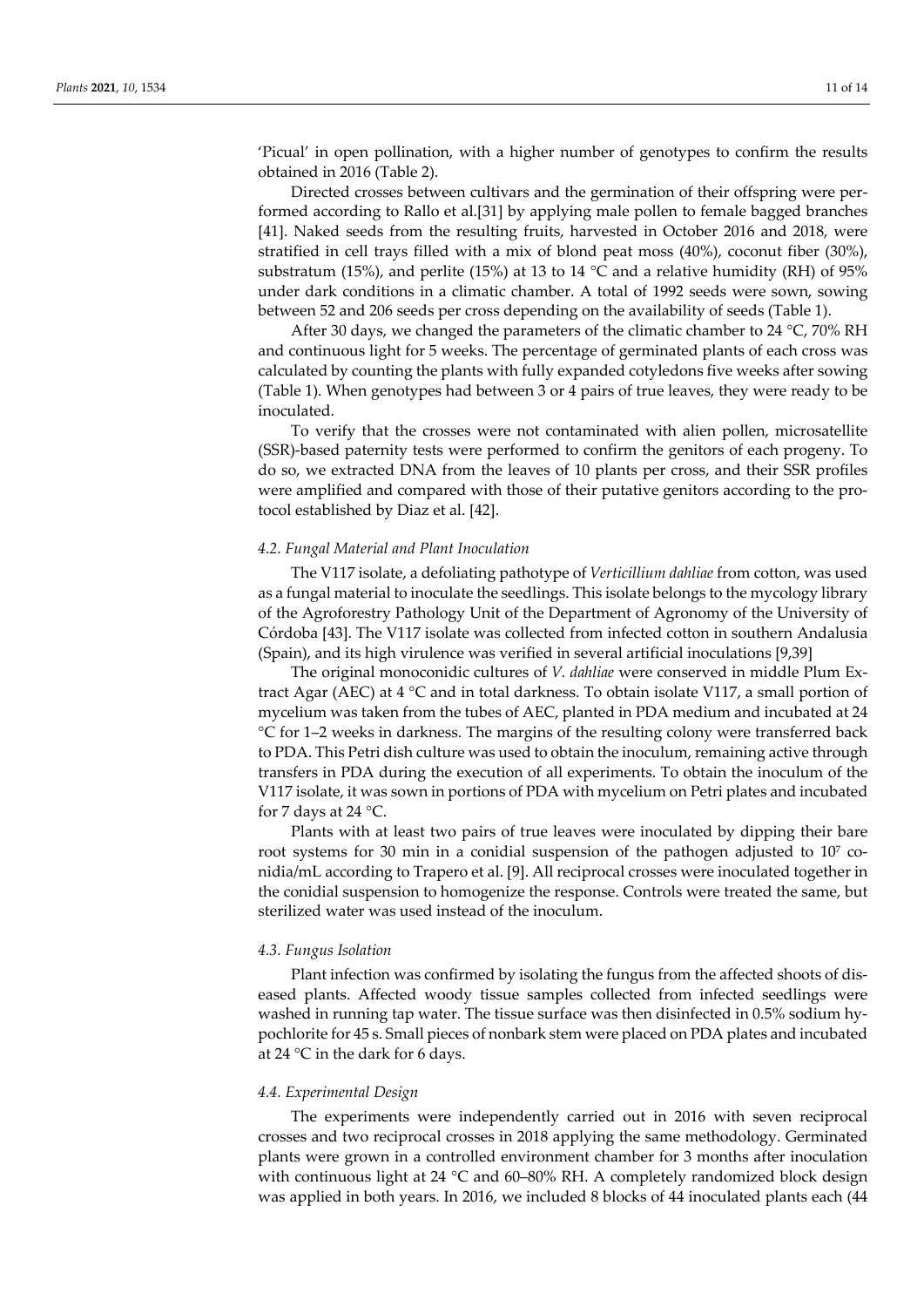$\times$  8 = 352 plants) and 4 blocks with 31 control plants (not inoculated) each (31  $\times$  4 = 124) (Table 2). In total, we evaluated 352 inoculated plants and 124 control or noninoculated plants, including all crosses. In 2018, we included 5 blocks of 31 inoculated plants each and 4 blocks of 13 noninoculated control plants each, resulting in a total of 160 inoculated and 52 noninoculated plants.

## *4.5. Disease Evaluation*

The symptoms were evaluated weekly for 13 weeks after inoculation. Disease severity was evaluated using a 0 to 100 rating scale. This scale estimated the percentage of affected aerial plant tissue in four main categories or quarters (<25, 26–50, 51–75, and 76– 100%) with four values per category. Thus, each scale value represented the number of sixteenths of affected plant areas. The scale values  $(X)$  were linearly related to the percentage of affected tissue (Y) by the equation  $Y = 6.25X - 3.125$  [44].

These values were used to build progress curves for the DI of the affected plants and the mean severity of the symptoms over time and to obtain the final mean severity value. The RAUDPC was estimated as the percentage of the maximum possible value in the considered period according to the formula based on Campbell and Madden [45]: AUDPC =  $[(t/2 \times (S2 + 2 \times S3 + ... + 2Si - 1 + Si) / 4 \times n] \times 100$ , where t = the interval in days between observations; Si = the final mean severity;  $4$  = the maximum disease rating; and  $n$  = the number of observations. Mortality (M) or final percentage of dead plants was estimated with the higher value of severity.

## *4.6. Plant Growth Evaluation*

Plant growth after inoculation was assessed in all genotypes by measuring the height of the plants at inoculation time and then every two weeks using a ruler. With these data, the average increase in height over time was estimated in noninoculated plants and inoculated plants without symptoms at the end of the experiment (GI). The GI was calculated by subtracting the final measurement from the height on the day of inoculation or the initial height.

#### *4.7. Statistical Analysis*

An association chi-square test using multiple comparisons for proportions with *p* = 0.05 was used to evaluate germination (%), DI (%) and M (%). Once the homogeneity values of variance and normality were verified, an analysis of variance (ANOVA) was performed with disease severity, RAUDPC and GI. The mean values of the analyzed parameters were compared using Fisher's protected least significant differences test at *p* = 0.05. The program used in all statistical analyses was the Statistix 10.0 software program (Analytical Software, Tallahassee, FL, USA).

**Author Contributions:** P.V.C., C.T.R., D.B.N., F.J.L.-E. and C.M.D. have contributed in conceived, designed, collected data and performed the analysis. P.V.C., C.T.R., D.B.N., F.J.L.-E., C.M.D. and A.G.B.-C. contributed in wrote the paper. All authors have read and agreed to the published version of the manuscript.

**Funding:** This research received no external funding.

**Institutional Review Board Statement:** Not applicable.

**Informed Consent Statement:** Not applicable.

**Data Availability Statement:** Data available on request due to restrictions.

**Conflicts of Interest:** The authors declare no conflict of interest.

#### **References**

1. Barranco, D.; Fernandez-Escobar, R.; Rallo, L. Capítulo 3: Variedades y patrones. In *El Cultivo del Olivo*; Ediciones Mundi-Prensa: Madrid, Spain, 2017; pp. 65–95.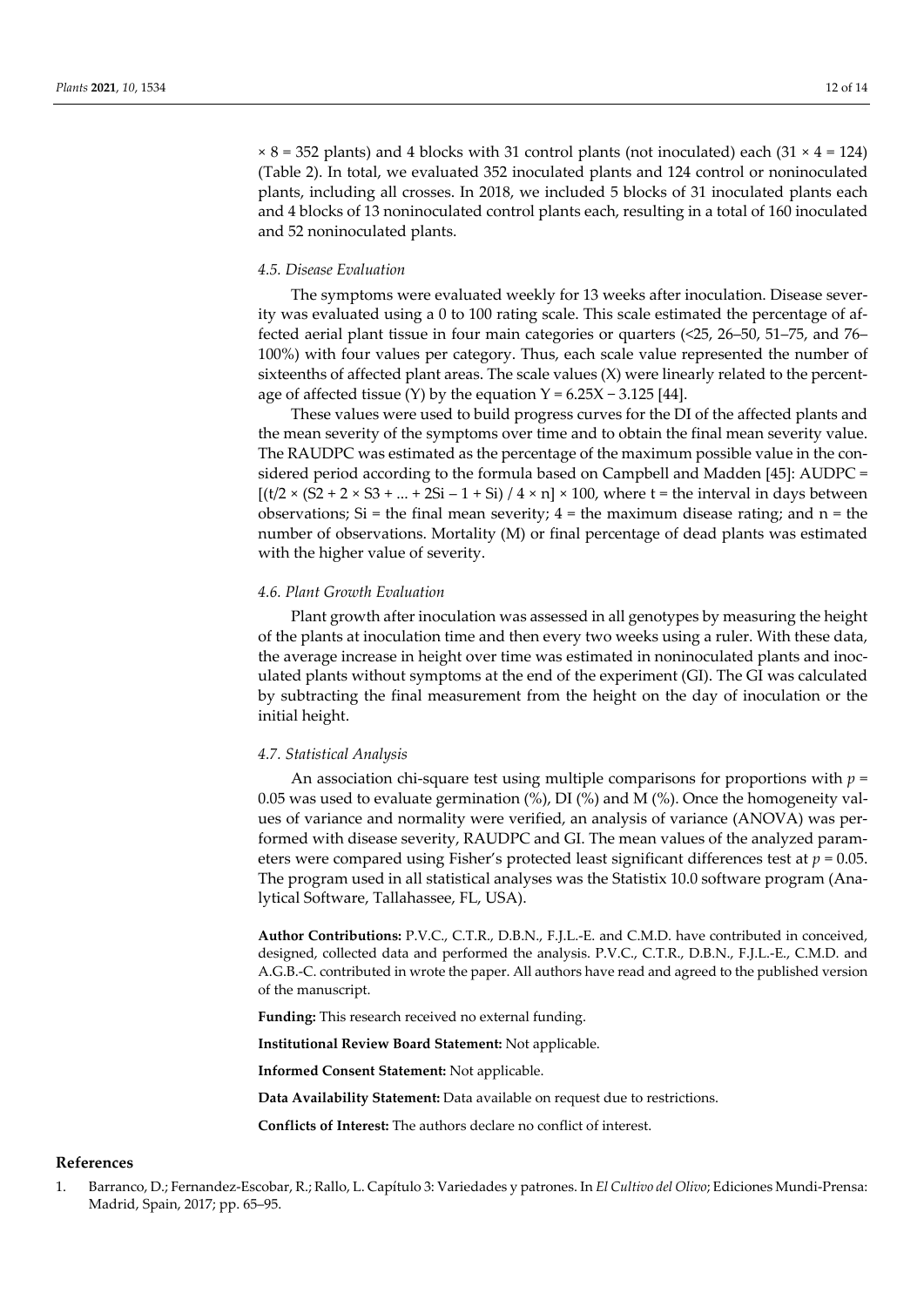- 2. FAO. FAOSTAT, Production Statistics. Rome, Italy. Available online: www.fao.org/faostat (accessed on 8 October 2020).
- 3. López-Escudero, F.J.; Mercado-Blanco, J. Verticillium wilt of olive: a case study to implement an integrated strategy to control a soil-borne pathogen. *Plant Soil* **2010**, *344*, 1–50, doi:10.1007/s11104-010-0629-2.
- 4. Wilhelm, S.; Taylor, J.B. Control of Verticillium wilt of olive through natural recovery and resistance. *Phytopathology* **1965**, *55*, 310–316.
- 5. Colella, C.; Miacola, C.; Amenduni, M.; D'Amico, M.; Bubici, G.N.; Cirulli, M. Sources of verticillium wilt resistance in wild olive germplasm from the Mediterranean region. *Plant Pathol.* **2008**, *57*, 533–539, doi:10.1111/j.1365-3059.2007.01785.x.
- 6. Lopez-Escudero, F.J.; Blanco-Lopez, M.A. Relationship between the inoculum density of Verticillium dahliae and the pro-gress of Verticillium wilt of olive. *Plant Dis.* **2007**, *91*, 1372–1378.
- 7. García-Ruiz, G.M.; Trapero, C.; Varo-Suarez, A.; Trapero, A.; Javier López-Escudero, F.J. Identifying resistance to Verti-cillium wilt in local Spanish olive cultivars. *Phytopathol. Mediterr.* **2015**, *54*, 453–460, doi:10.14601/Phytopathol\_Mediterr-15130.
- 8. Trapero, C.; Serrano, N.; Arquero, O.; Del Río, C.; López-Escudero, F.J. Field Resistance to Verticillium Wilt in Selected Olive Cultivars Grown in Two Naturally Infested Soils. *Plant Dis.* **2013**, *97*, 668–674, doi:10.1094/pdis-07-12-0654-re.
- 9. Trapero, C.; Díez, C.M.; Rallo, L.; Barranco, D.; López-Escudero, F.J. Effective inoculation methods to screen for resistance to Verticillium wilt in olive. *Sci. Hortic.* **2013**, *162*, 252–259, doi:10.1016/j.scienta.2013.08.036.
- 10. Arias-Calderón, R.; León, L.; Bejarano-Alcázar, J.; Belaj, A.; de la Rosa, R.; Rodríguez-Jurado, D. Resistance to Verticillium wilt in olive progenies from open-pollination. *Sci. Hortic.* **2015**, *185*, 34–42, doi:10.1016/j.scienta.2015.01.015.
- 11. Trapero, C.; Rallo, L.; Lopez-Escudero, F.J.; Barranco, D.; Diez, C.M. Variability and selection of verticillium wilt resistant genotypes in cultivated olive and in the Olea genus. *Plant Pathol.* **2015**, *64*, 890–900.
- 12. Wolf, J.B.; Wade, M.J. What are maternal effects (and what are they not)? *Philos. Trans. R. Soc. B Biol. Sci.* **2009**, *364*, 1107–1115, doi:10.1098/rstb.2008.0238.
- 13. Lin, K.H.; Lai, Y.C.; Chang, K.Y.; Chen, Y.F.; Hwang, S.Y.; Lo, H.F. Improving breeding efficiency for quality and yield of sweetpotato. *Bot. Stud.* **2007**, *48*, 283–292.
- 14. Rukundo, P.; Shimelis, H.; Laing, M.; Gahakwa, D. Combining Ability, Maternal Effects, and Heritability of Drought Tolerance, Yield and Yield Components in Sweetpotato. *Front. Plant Sci.* **2017**, *7*, 1981, doi:10.3389/fpls.2016.01981.
- 15. Gonzalo, M.; Vyn, T.; Holland, J.; McIntyre, L.M. Mapping reciprocal effects and interactions with plant density stress in *Zea mays* L. *Hered.* **2007**, *99*, 14–30, doi:10.1038/sj.hdy.6800955.
- 16. Maris, M. Analysis of an incomplete diallel cross among three ssp. tuberosum varieties and seven long-day adapted ssp. andigena clones of the potato (*Solanum tuberosum* L.). *Euphytica* **1989**, *41*, 163–182, doi:10.1007/bf00022425.
- 17. A Roach, D.; Wulff, R.D. Maternal Effects in Plants. *Annu. Rev. Ecol. Syst.* **1987**, *18*, 209–235, doi:10.1146/annurev.es.18.110187.001233.
- 18. Donohue, K. Completing the cycle: maternal effects as the missing link in plant life histories. *Philos. Trans. R. Soc. B: Biol. Sci.* **2009**, *364*, 1059–1074, doi:10.1098/rstb.2008.0291.
- 19. Lawson, H.; Cheverud, J.M.; Wolf, J. Genomic imprinting and parent-of-origin effects on complex traits. *Nat. Rev. Genet.* **2013**, *14*, 609–617, doi:10.1038/nrg3543.
- 20. Rodrigues, J.A.; Zilberman, D. Evolution and function of genomic imprinting in plants.. *Genes Dev.* **2015**, *29*, 2517–31, doi:10.1101/gad.269902.115.
- 21. Jahnke, S.; Scholten, S. Epigenetic Resetting of a Gene Imprinted in Plant Embryos. *Curr. Biol.* **2009**, *19*, 1677–1681, doi:10.1016/j.cub.2009.08.053.
- 22. Kermicle, J.L. Dependence of the r-mottled aleurone phenotype in maize on mode of sexual transmission. *Genet.* **1970**, *66*, 69– 85, doi:10.1093/genetics/66.1.69.
- 23. Piskurewicz, U.; Iwasaki, M.; Susaki, D.; Megies, C.; Kinoshita, T.; Lopez-Molina, L. Dormancy-specific imprinting underlies maternal inheritance of seed dormancy in Arabidopsis thaliana. *Plant Biol.* **2016**, *5*, e19573, doi:10.7554/eLife.19573.001.
- 24. Pring, D.R.; Lonsdale D.M. Cytoplasmic male sterility and maternal inheritance of disease susceptibility in maize. *Annu. Rev. Phytopathol.* **1989**, *27*, 483–502.
- 25. Sims E.L.; Triplett, J.K. Costs and benefits of plant responses to disease: Resistance and tolerance. *Evolution* **1995**, *48*, 1973–1985.
- 26. Habarurema, I.; Asea, G.; Lamo, J.; Gibson, P.; Edema, R.; Séré, Y.; Onasanya, R.O. Genetic analysis of resistance to rice bacterial blight in Uganda. *Afr. Crop Sci. J.* **2012**, *20*, 105–112.
- 27. Vivas, M.; Zas, R.; Sampedro, L.; Solla, A. Environmental Maternal Effects Mediate the Resistance of Maritime Pine to Biotic Stress. *PLoS ONE* **2013**, *8*, e70148, doi:10.1371/journal.pone.0070148.
- 28. Beyene, A.T.; Derera, J.; Sibiya, J.; Fikre, A. Gene action determining grain yield and chocolate spot (*Botrytis fabae*) resistance in faba bean. *Euphytica* **2015**, *207*, 293–304, doi:10.1007/s10681-015-1536-7.
- 29. Welz, H.G.; Geiger, H.H. Genes for resistance to northern corn leaf blight in diverse maize populations. *Plant Breed.* **2000**, *119*, 1–14, doi:10.1046/j.1439-0523.2000.00462.x.
- 30. Rius, F.J.; Lacarte, J.M. *La Revolución del Olivar: El Cultivo en Seto*, 2nd ed; Editorial Paraninfo: Madrid, Spain, 2015; ISBN 13: 9780646938646.
- 31. Rallo, L.; Barranco, D.; Díez, C.M.; Rallo, P.; Suárez, M.P.; Trapero, C.; Pliego-Alfaro, F. Strategies for Olive (*Olea europaea* L.) Breeding: Cultivated Genetic Resources and Crossbreeding. In *Advances in Plant Breeding Strategies: Fruit*; Springer: Cham, Switzerland, 2018, doi:10.1007/978-3-319-91944-7\_14.